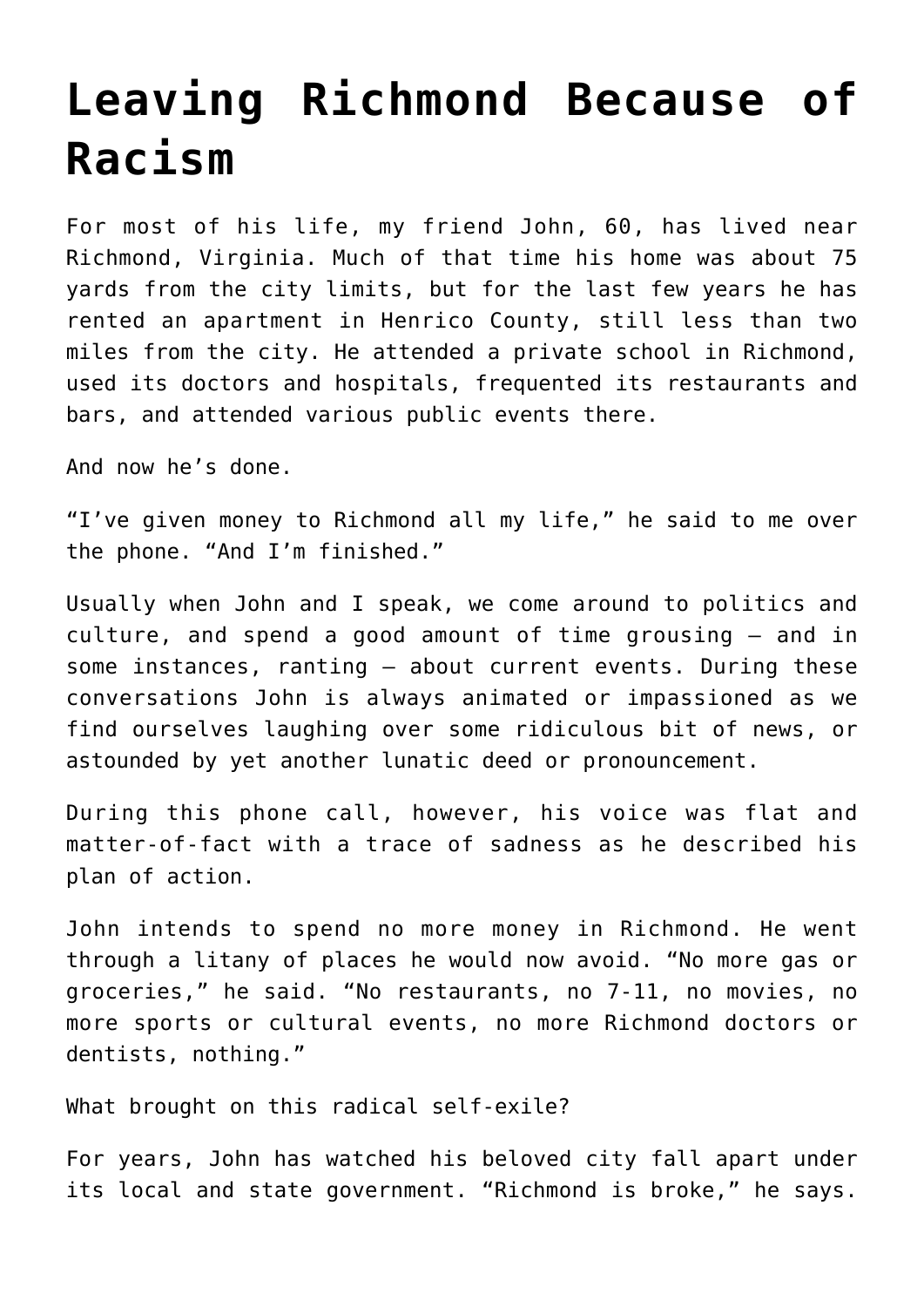"The streets and public schools are a disgrace. There are entire neighborhoods where I can't walk safely in broad daylight."

What capped off John's disgust with the place of his birth were the recent riots and the ongoing destruction of statues on Monument Avenue.

"I'm not paying money to anyone who abuses what I think America should be."

John is also carrying his one-man rebellion beyond Virginia's capitol city. He vows to see no more movies starring actors who have bad-mouthed the country, he's canceling his T-Mobile account because of its campaign against Fox's Tucker Carlson, and he gave up watching the basketball games played by the University of Virginia, his alma mater, when its 2019 championship team refused an invitation to the White House.

"I don't encourage people to visit Richmond anymore," John says. "Some people come for the beer and breweries, but you can get beer anywhere. Some come to tour the Civil War museums and Monument Avenue, but setting foot in those places now qualifies you as a racist."

And after years of listening to the mainstream media's take on racism, John has had enough. "I'm tired of hearing about white privilege," he says. "It's just racism in reverse. Insult me, embarrass me, I don't care. I'm not listening. I don't respect you. We have nothing in common."

Before talking to John, I had earlier spoken with the owner of an auto repair shop here in Front Royal. A Black Lives Matter march was scheduled to come down Royal Avenue and end Downtown at the courthouse, and I explained I had come to write about the march. (Organizers and the police department agreed at the last minute to change the route of the march, and so the protesters never materialized.) Flanked by two employees with pistols at their waists, the man was there to protect the cars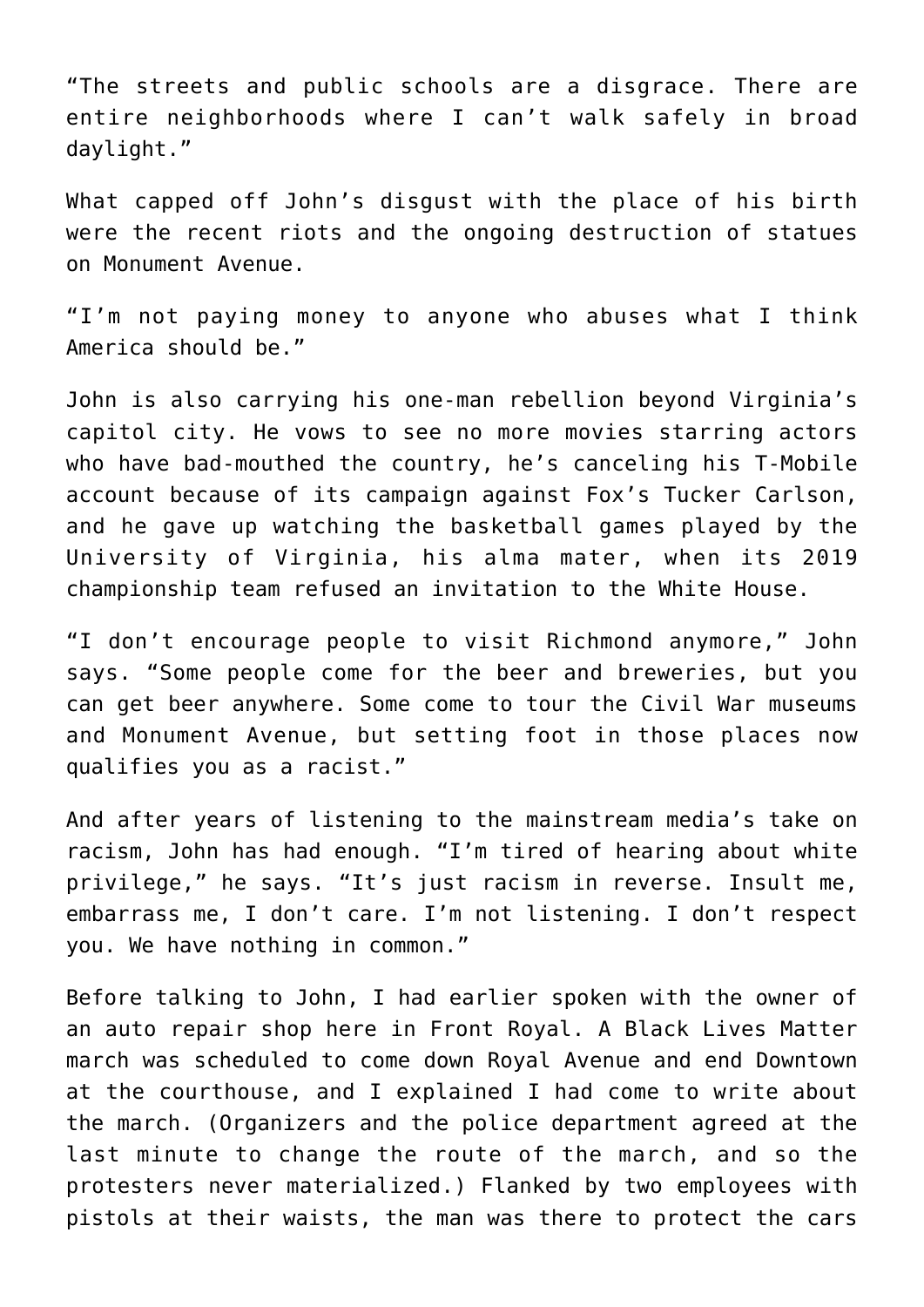of his customers. At one point, he asked me, "What do you think about this racism stuff?"

"Well," I said, "I guess I try to look at people instead of skin color," a perspective some now consider racist.

"Me too." He paused, and then added, "We treat all of our customers the same. With respect."

Respect. There's a word in short supply these days.

In the past weeks, we have seen white people kneeling, their arms uplifted as if in prayer, asking forgiveness from blacks for their "sins." We have heard from various quarters that white people are unconsciously racist. Some even [believe](https://www.cnn.com/2020/06/07/health/white-fragility-robin-diangelo-wellness/index.html) that being white automatically makes a person racist.

I suspect that most Americans, like the auto repair shop owner, are genuinely baffled by what passes for racism these days. Like me, that man grew up in the segregated South and saw real racism first-hand. Like me, having witnessed the struggles and changes of the past 60 years, he is confused by the ongoing obsession of some of his fellow Americans with racism.

I also suspect there are also a good number of Americans like John, ordinary citizens sick and tired of being labeled racists because of the color of their skin, a charge that is itself racist. Like John, they're done. They're no longer listening. "They want to make me a member of a tribe," John says. "Fine. I'll join my tribe."

To the race-obsessed among us, to those who preach ad nauseam that Americans are irredeemable bigots, I have two questions: are you solving the problem or making matters worse? If the latter, then what's your real agenda?

I think most of us already know the answer.

Here's an idea: How about we all just profess ourselves as